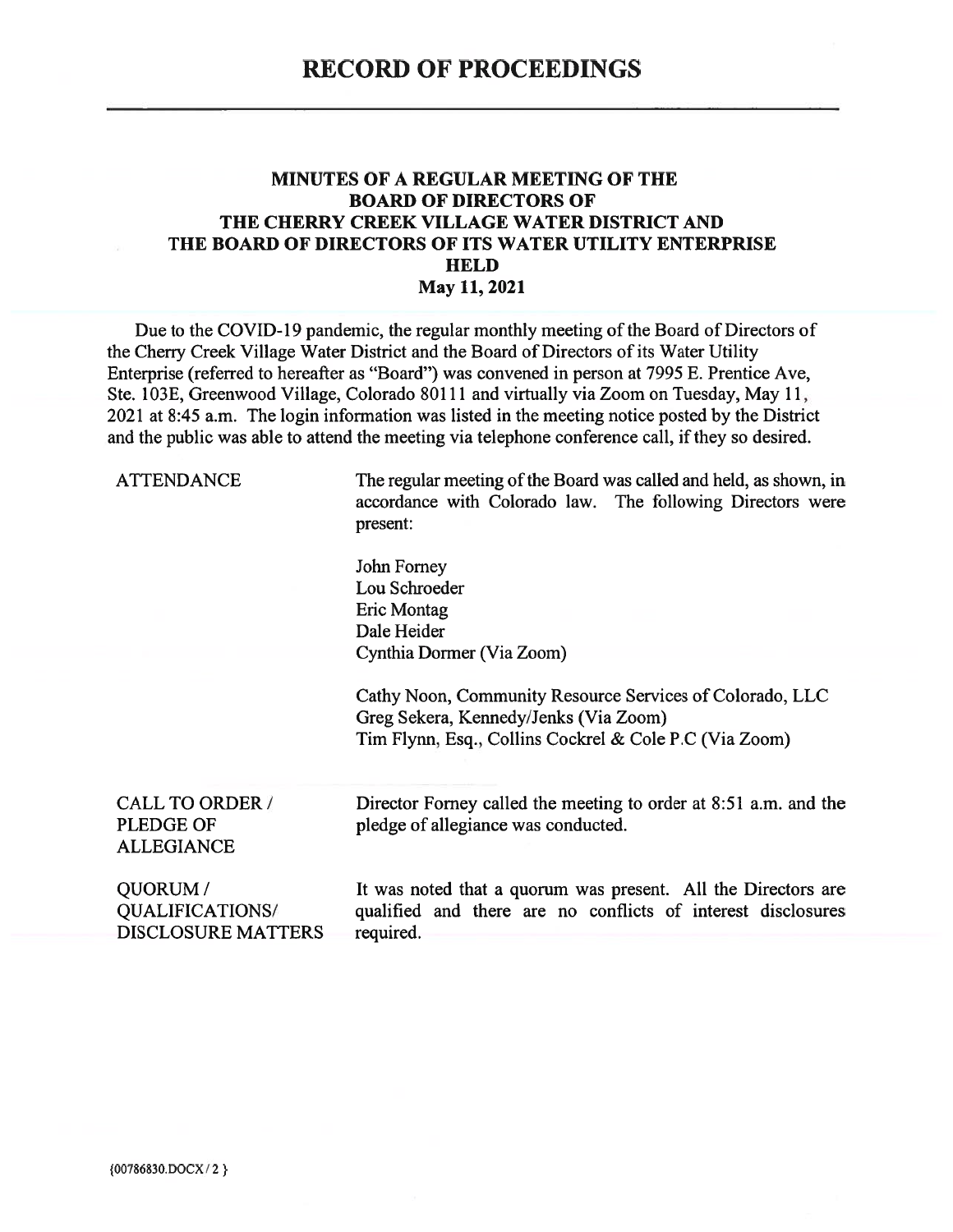|                                                      | Monthly Meeting Start Time: Director Schroeder informed the<br>Board that his previously conflicting meeting on the District<br>meeting day is no longer a conflict and asked if the Board was<br>interested in changing the meeting start time. Following discussion,<br>no change was desired, and the start time will remain 8:45 a.m.                                                                                                                                                         |
|------------------------------------------------------|---------------------------------------------------------------------------------------------------------------------------------------------------------------------------------------------------------------------------------------------------------------------------------------------------------------------------------------------------------------------------------------------------------------------------------------------------------------------------------------------------|
| <b>MANAGEMENT ITEMS</b>                              | Consumption<br>Report:<br>The Board<br>reviewed<br>Review<br>the<br><b>Consumption Report.</b>                                                                                                                                                                                                                                                                                                                                                                                                    |
| <b>MAINTENANCE AND</b><br><b>OPERATIONAL MATTERS</b> | Engineering Report: Mr. Sekera reviewed his engineering report<br>with the Board, which is made a part of these Minutes.<br>Replacement Meter Program: Mr. Sekera provided an update to the<br>project timeline. Badger will be shipping meters and endpoints from<br>June thru August so the monthly meter reads will be a hybrid of new<br>and old technology until the project is finished. Meter usage for<br>non-functioning transponders will be estimated for the May<br>readings.         |
| <b>LEGAL</b>                                         | Covid 19- Matters: Mr. Flynn stated to the Board that he is<br>monitoring the federal infrastructure legislation and how it might<br>Review of the Governor's Emergency<br>affect the District.<br>Executive Orders will be done to determine when late fees can be<br>reinstated.<br>Update on Badger Meter Master Agreement: Following review<br>and discussion, upon motion duly made, seconded and, upon vote,<br>unanimously carried, the Board accepted the Agreement with<br>Badger Meter. |
| <b>ADJOURNMENT</b>                                   | There being no further business to come before the Board, upon a<br>motion made, seconded and upon vote, unanimously carried, the<br>meeting was adjourned at 9:59 a.m.<br>Respectfully submitted,<br>Joshua Moon                                                                                                                                                                                                                                                                                 |

Secretary for the Meeting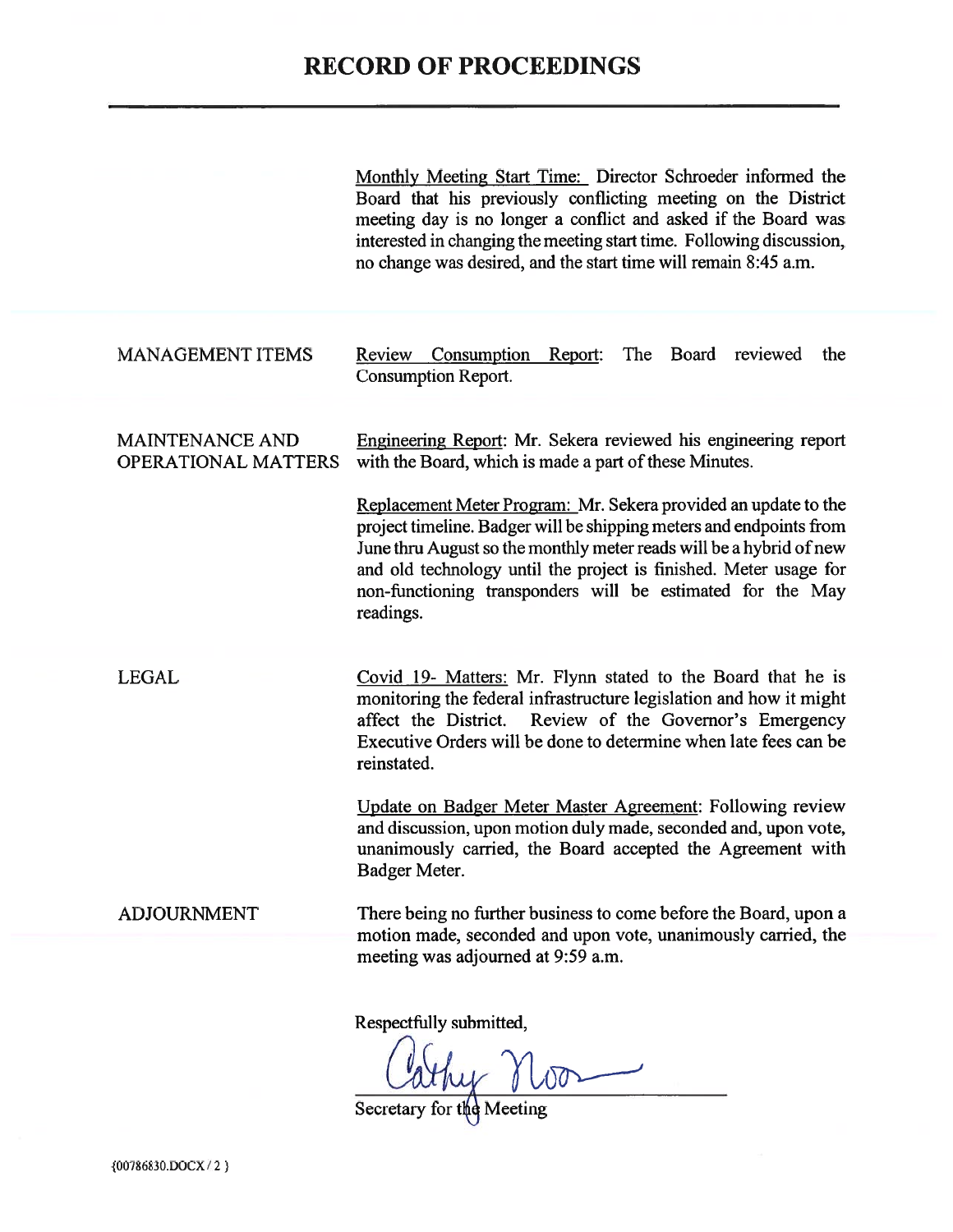

May 6, 2021

## Memorandum

| To:      | Cathy Noon, District Manager                                                                                                               |
|----------|--------------------------------------------------------------------------------------------------------------------------------------------|
| From:    | Greg S. Sekera, P.E.                                                                                                                       |
| Subject: | Engineering Report for Board of Directors Meeting on May 11, 2021<br><b>Cherry Creek Village Water District</b><br>KJ Job No. 2146003*GENW |

Briefly presented below are the items that we have been involved in during the past month.

- 1. Residential Meter Replacement Project We continue to coordinate with Badger and Keystone Utility Services (KUS) regarding the schedule to start the meter installations. As reported last month, Badger has had delays in manufacturing of the cellular endpoints and meters. We are still anticipating delivery of the meter equipment in June and hope to provide a better update at the board meeting. We are continuing coordination with KUS and Badger for customer notifications and installation and training of the new Beacon software on CRS system.
- 2. System Maintenance We coordinated the following maintenance items during the past month:
	- Master Meters The most recent meter readings indicated that the Yosemite meter delivered 3% of the flow and the Dayton meter delivered 97%. Total water supplied to the District was 4.9 MG for the April period (approx. 1.7 MG more than the prior period).

Master Meter Replacements: We continued coordination with Denver Water for their project to replace the District's two master meters this year. The following are updates and items for each location:

*Yosemite Master Meter* – Completed.

*Dayton Master Meter* – Denver Water's schedule for replacement of the meter in our Dayton vault is late summer or fall.

- PRVs There are currently no issues or concerns with the PRVs. C&L is scheduling replacement of the Dayton 6-inch PRV valve now that the Yosemite Meter is complete.
- **Meter Transponders** There were no new failures reported for the April readings. There are 36 plus meters with failed transponders. Manual reads were performed for the two school meters by C&L for the April readings.
- Customer Complaints and Investigations The following are investigations performed at the request of customers this past month.
	- a. No significant issues in April.
- Fire Hydrant and Valve Maintenance No activity related to valve and fire hydrant repairs. Coordinating with C&L for valve and hydrant repairs from last years inspections.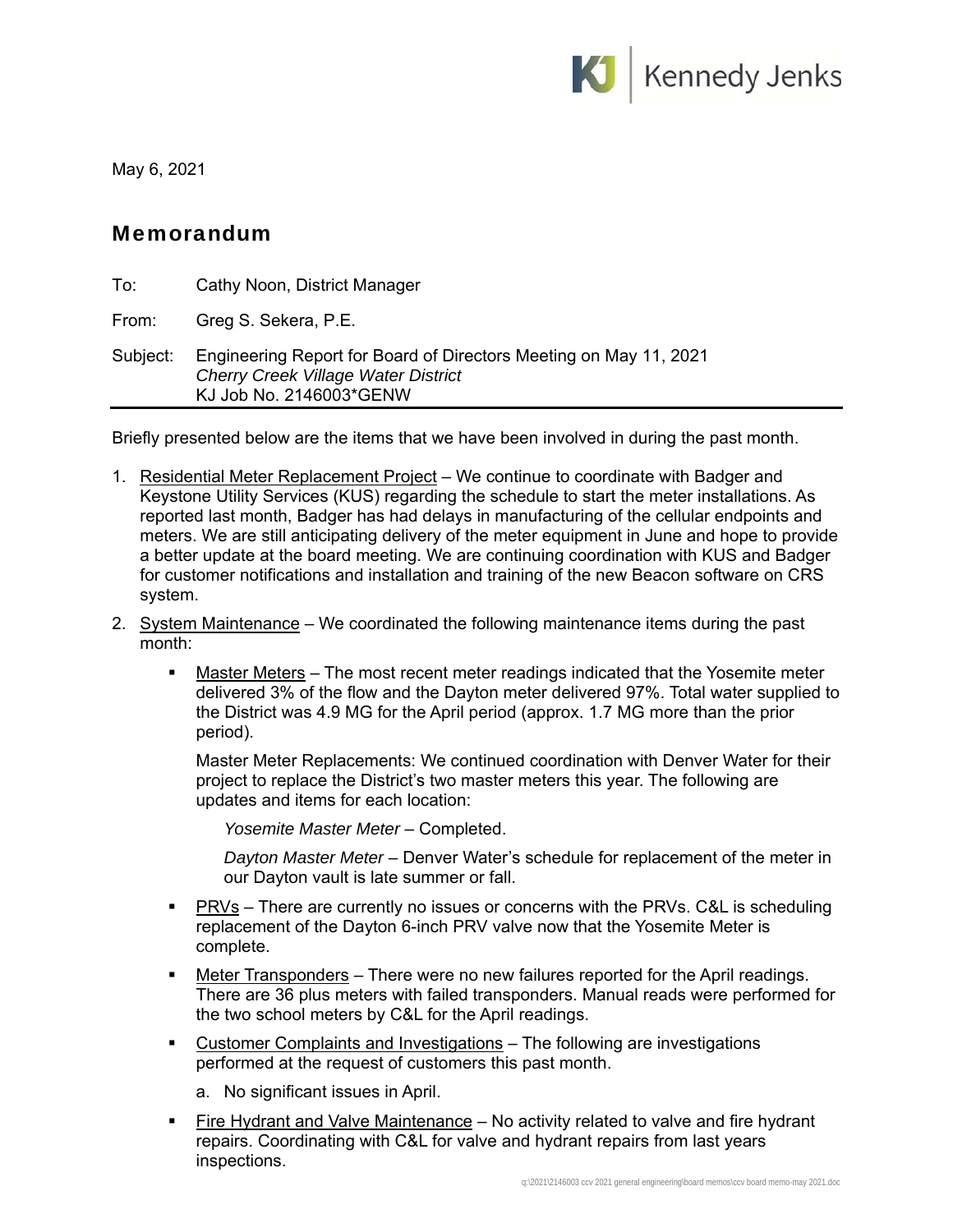## Memorandum

Cathy Noon, District Manager May 6, 2021 Page 2



- GIS Working on minor edits. Waiting for new meters to be installed to add meter data.
- Fire Hydrant Meter The following fire hydrant permits were issued:

a. None.

- Water Line Breaks No emergencies or water line breaks in April.
- **Facility Locates Locate requests were above typical in April.**
- Maintenance Tracking A copy of the maintenance tracking/schedule is attached.